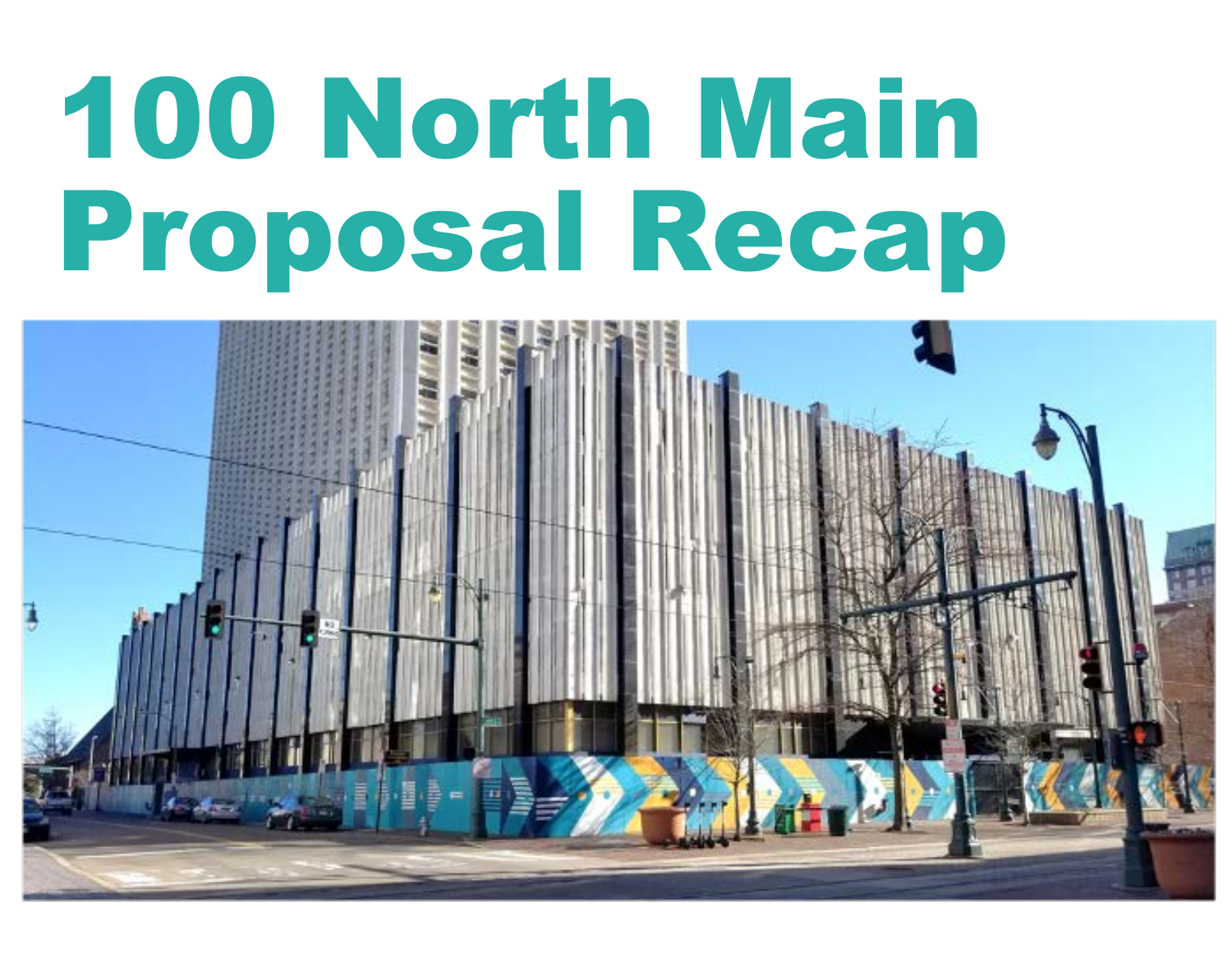## **100 NORTH MAIN - PROPOSAL RECAP**

| <b>Team</b>                                             | <b>Project Lead</b> | <b>Budget</b>                  | <b>Site</b>                           | Program/Use                                                                                                                              | <b>Financial Incentives Required</b>                                                                                                     | <b>Experience Examples</b>                                                                                                                                                                            |
|---------------------------------------------------------|---------------------|--------------------------------|---------------------------------------|------------------------------------------------------------------------------------------------------------------------------------------|------------------------------------------------------------------------------------------------------------------------------------------|-------------------------------------------------------------------------------------------------------------------------------------------------------------------------------------------------------|
| 100 North Main Development Partners                     | Kevin Woods         | \$267,229,353                  | Tower<br><b>Historic Block</b>        | Aptartments<br>Hotel<br>Office<br>Parking<br>Retail<br>Aptartments<br>Courtyard<br>Parking<br>Retail<br>Demo Main St. Historic Buildings | 20-year PILOT (State option for 30)<br>Purchase property for \$10M<br>\$10,000,000 Accelerate Memphis<br>\$14,344,925 to be bonded       | Tennessee Brewery, 495 Tennessee St.<br>Conwood/Snuff District, Uptown Memphis<br>Oliver & Stewart Buildings, 99 S. Front<br>Madison Midtown, 1544 Madison Ave.<br>FedEx Logistics HQ, 145 Lt. GW Lee |
| 18 Main                                                 | Tom Intrator        | \$224,298,394                  | Tower<br><b>Historic Block</b>        | Apartments<br>Office<br>Retail<br>Apartments<br>Parking<br>Retail<br>Reuse exist Historic Main St. Blds.                                 | \$10,000,000 Accelerate Mem.<br>Purchase property for \$5M                                                                               | Desmond's; Los Angeles, CA<br>Broadway Trade; Los Angeles, CA<br>18 S. Main; Memphis, TN<br>107 S. Main; Memphis, TN<br>The Pinch District; Memphis, TN                                               |
|                                                         | Mark Carlson        | \$102,183,935                  |                                       |                                                                                                                                          |                                                                                                                                          |                                                                                                                                                                                                       |
| 100 North Main Partnership                              |                     |                                | <b>Tower</b>                          | Apartments<br>Parking                                                                                                                    | City \$10,000,000<br><b>CCRFC PILOT/TIF</b>                                                                                              | Pre-construction/construction management/GC                                                                                                                                                           |
|                                                         |                     |                                |                                       |                                                                                                                                          |                                                                                                                                          |                                                                                                                                                                                                       |
| <b>Alexander Company</b>                                | Dave Vos            | \$134,400,000<br>None provided | Tower<br><b>Historic Block</b>        | Apartments<br>Office<br>Retail<br>Adaptive Reuse & New construction                                                                      | <b>CCRFC PILOT or TIF</b><br>Home & CDBG Contribution<br>Parking leased to DMA<br>\$10,000,000 Accelerate Mem<br>Purchase tower for \$4M | Printworks Mill; Greensboro, NC<br>Liberty Master Development; Fairfax Co., VA<br>Professional Building Lofts; Kansas City, MO<br>Central Station Hotel (1999); Memphis, TN                           |
|                                                         |                     |                                |                                       |                                                                                                                                          |                                                                                                                                          |                                                                                                                                                                                                       |
| Block Real Estat Services & Sunflower Development Group | Aaron Mesmer        | \$150,000,000                  | Tower<br><b>Historic Block</b>        | Apartments<br>Hotel<br>Office<br>Retail<br>Parking<br>Office<br>Retail<br>Demo Historic Main St. Blds                                    | CCRFC 30-yr PILOT (75%)<br>\$10,000,000 Accelerate Mem<br>Repair, Own & Operate Garage<br>Purchase property for \$100                    | The Equitable; Des Moines, Iowa<br>The Grand; Kansas City, MO<br>46 Penn Centre; Kansas City, MO<br>American Electric Lofts; St. Joseph, MO                                                           |
|                                                         |                     |                                |                                       |                                                                                                                                          |                                                                                                                                          |                                                                                                                                                                                                       |
| Carlisle Development Company, LLC                       | Chance Carlisle     | Up to \$260.8M                 | Tower<br>New<br><b>Historic Block</b> | Education<br>Office<br>Demo existing garage & Main St Blds<br>800+ car garage<br>Apartments<br>Office<br>Retail                          | \$31,615,716 DMA new garage<br>\$14,000,000 Demo exist gar                                                                               | One Beale Phase I - IV; Memphis, TN<br>Hotel Chisca Apartments                                                                                                                                        |
| Douglas Development Corporation                         | Douglas Jemel       | None provided                  | N/A                                   | Only submitted Qualifications                                                                                                            | Contribute Building/land                                                                                                                 | Seneca One; Buffalo, NY                                                                                                                                                                               |
|                                                         |                     |                                |                                       |                                                                                                                                          | 15 yr PILOT - \$10m City                                                                                                                 |                                                                                                                                                                                                       |